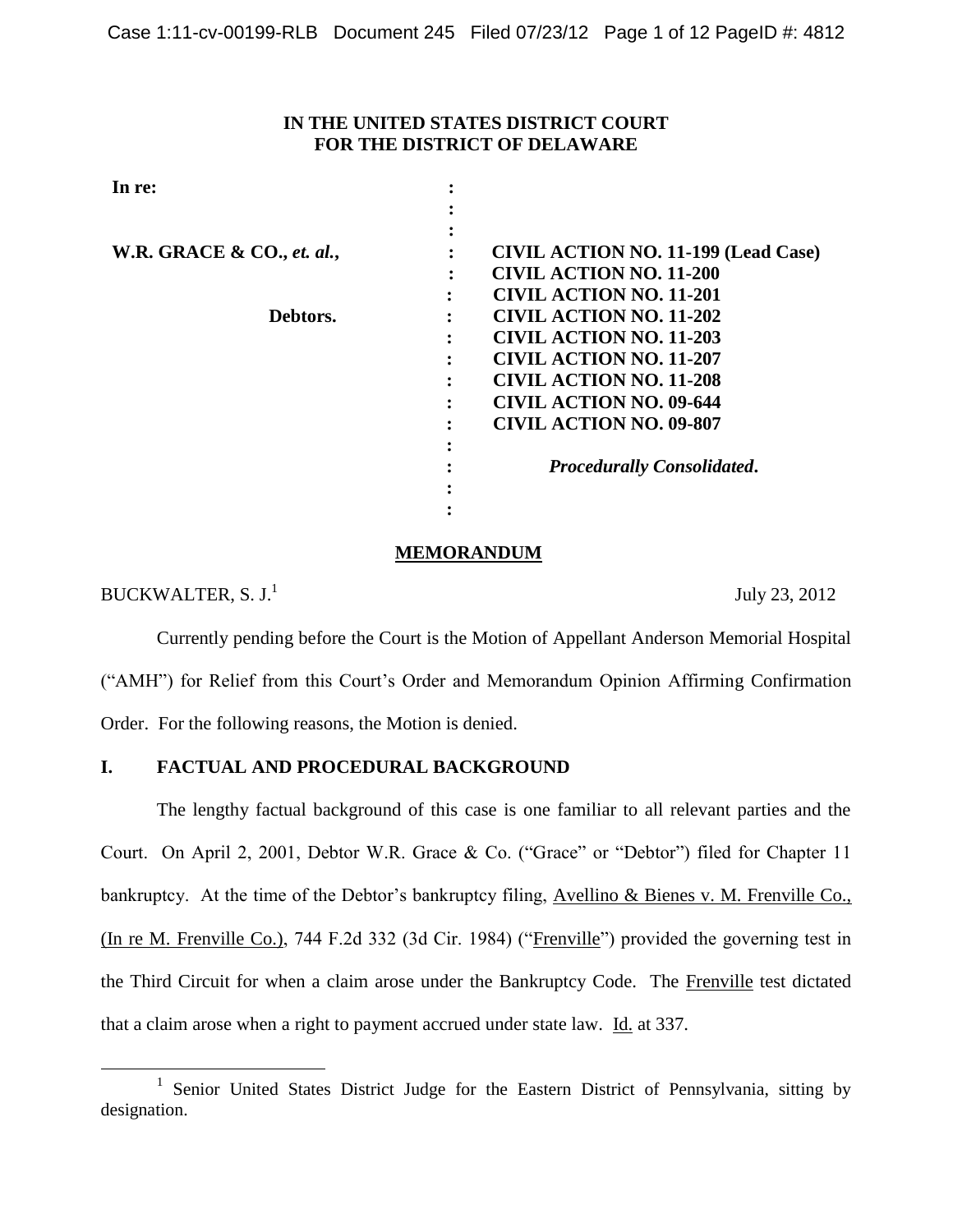In 2002, Grace attempted to organize all the property damage claims brought against it, and sought a centralized way to provide notice to all potential claimants. The result was the Summary Bar Date Notice Program ("Bar Notice"), which was published in thousands of newspapers and periodicals, and was estimated to reach 83% of adults nationwide. On April 22, 2002, the Bankruptcy Court issued the Bar Date Order, requiring all property damage ("PD") claimants to file proofs of claims on or before March 31, 2003. On February 27, 2009, Grace filed its Joint Plan of Reorganization ("Joint Plan") before the Bankruptcy Court. On March 9, 2009, the Debtor's Disclosure Statement was approved and ballots were sent out to all claimants in the Class 7A Asbestos PD Claims class, including Appellant AMH. The Bankruptcy Court concluded its confirmation hearings on the Joint Plan in December of 2009.

On June 2, 2010, the Third Circuit issued its precedential opinion in Jeld-Wen, Inc. v. Van Brunt (In re Grossman's, Inc.), 607 F.3d 114 (3d Cir. 2010) ("Grossman's"), in which it overruled the Frenville test and held that "a 'claim' arises when an individual is exposed pre-petition to a product or other conduct giving rise to an injury, which underlies a 'right to payment' under the Bankruptcy Code." Id. at 125. In the context of asbestos litigation, this means that a plaintiff's claim arises at the time when he was first exposed to the asbestos-laden product. Id.

On January 31, 2011, the Bankruptcy Court issued its Memorandum Opinion and Order confirming the Debtor's Joint Plan. Several parties subsequently appealed to this Court. On January 30, 2012, this Court entered its Memorandum Opinion and Order affirming the Bankruptcy Court's findings and confirming the Joint Plan in its entirety. In its Memorandum Opinion, this Court overruled AMH's objections to the Joint Plan, partly basing its holding on the Third Circuit's definition of a "claim" under Grossman's. Since issuance of this Memorandum Opinion and Order,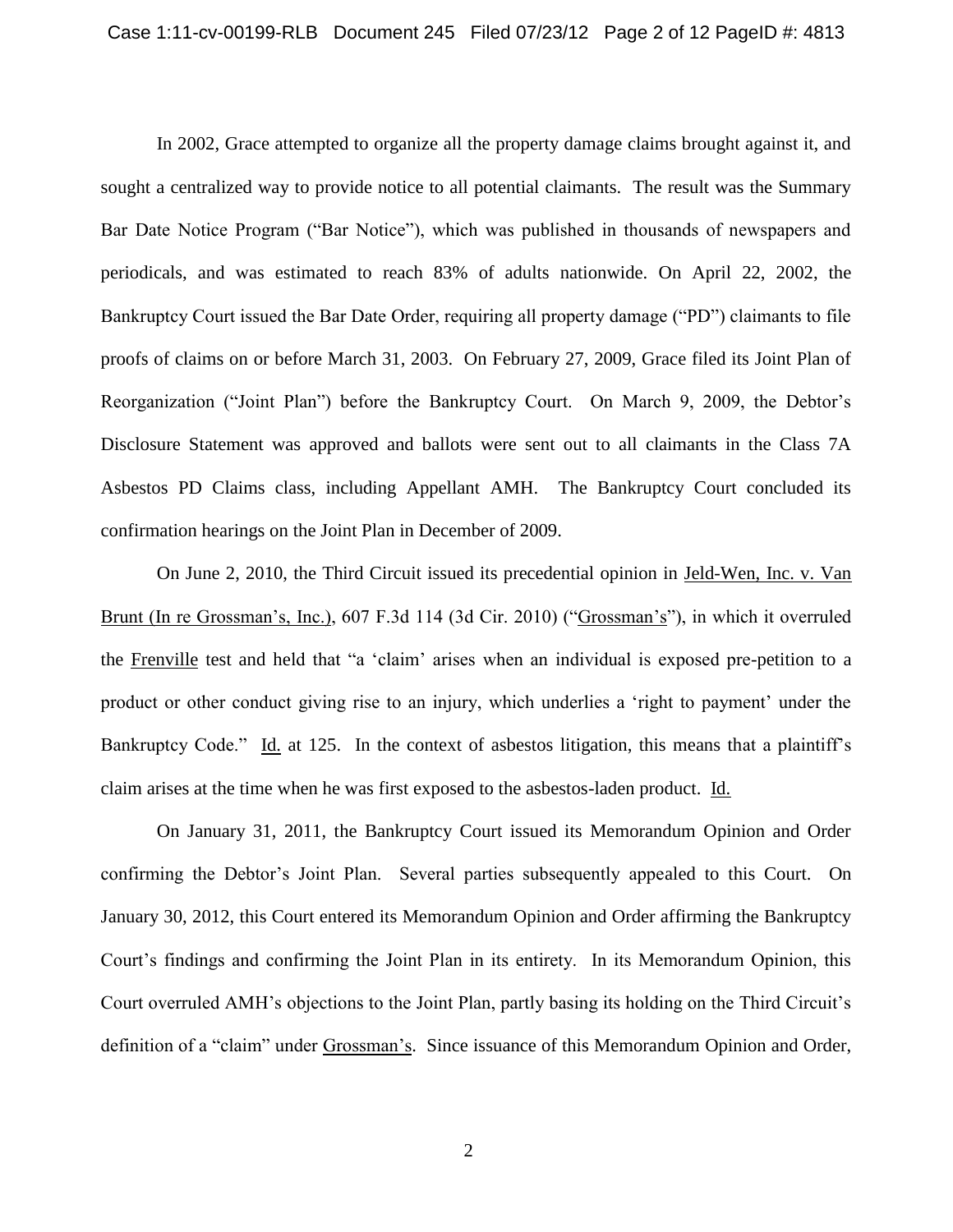various parties have appealed to the Third Circuit. The deadline to file an appeal has now lapsed.<sup>2</sup> Most recently, on May 18, 2012, the Court of Appeals issued its decision in Wright v. Owens Corning, 679 F.3d 101 (3d Cir. 2012). Wright interprets and applies Grossman's to a specific set of facts. Appellant AMH presently contends that this Court's prior Memorandum Opinion and Order are no longer equitable in light of the Third Circuit's decision in Wright.

On May 29, 2012, AMH filed the instant Motion for Relief from this Court's Order and Memorandum Opinion pursuant to Rule 60(b) of the Federal Rules of Civil Procedure. Grace responded in opposition on June 18, 2012.<sup>3</sup> AMH filed its Reply on June 28, 2012, and Grace filed a Sur-Reply one day later on June 29, 2012.

### **II. DISCUSSION**

 $\overline{a}$ 

## **A. The Grossman's and Wright Decisions**

In order to properly ascertain whether or not relief from this Court's prior Opinion is appropriate, a background of the law established by Grossman's and Wright is necessary. In Grossman's, the plaintiff purchased asbestos-containing products for her home from Grossman's, a home improvement and lumber retailer, in 1977. Grossman's, 607 F.3d 114, 117 (3d Cir. 2010). More than twenty years later, Grossman's filed for Chapter 11 bankruptcy, at which time

<sup>&</sup>lt;sup>2</sup> Following issuance of this Court's Memorandum Opinion and Order on January 30, 2012, various parties filed motions to alter and amend the judgment. On June 11, 2012, the Court filed an Amended Memorandum Opinion and Order which took into account the parties' requested amendments. None of the changes in the Amended Memorandum Opinion and Order, however, were related to AMH. All parties relevant to the instant litigation had thirty days from the issuance of the Amended Memorandum Opinion and Order to file their notices of appeal to the Third Circuit. This deadline has now passed, prior to which several parties filed notices of appeal.

<sup>&</sup>lt;sup>3</sup> Both the Debtor and the Legal Representative for Future Asbestos-Related Property Damage Claimants and Holders of Demands ("Future Claims Representative") filed Responses in Opposition. For ease of reference, the Court collectively refers to the Debtor and the Future Claims Representative hereinafter as "Debtor" or "Grace".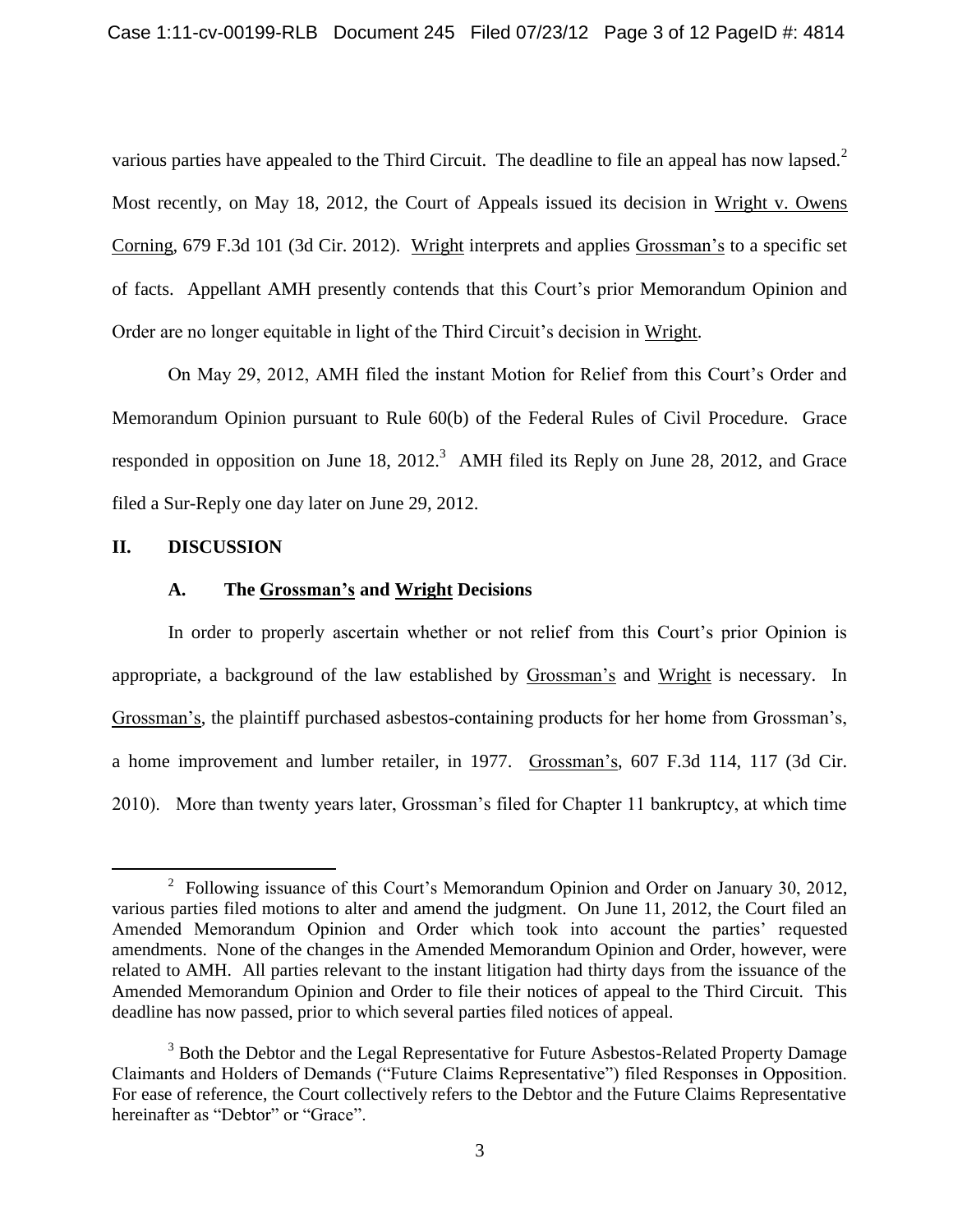it had actual knowledge that it had engaged in the sale of asbestos-laden products. Id. Grossman's Chapter 11 reorganization plan was confirmed in December of 1997. Id. Subsequently, in 2006, the plaintiff developed mesothelioma as a result of exposure to asbestos, and filed suit against Grossman's. Id. Applying the prior Frenville test, the bankruptcy court found, and the district court affirmed, that the plaintiff did not have a claim against Grossman's bankruptcy estate because her symptoms did not manifest until nearly ten years after Grossman's had filed its bankruptcy petition. Id. at 118. On appeal, the Third Circuit overruled the lower courts (as well as prior contradictory caselaw), and established that: "a 'claim' arises when an individual is exposed pre-petition to a product or other conduct giving rise to an injury, which underlies a 'right to payment' under the Bankruptcy Code." Id. at 125. As applied to the plaintiff, this meant that her claims against Grossman's arose in 1977 when she was first exposed to the asbestos. Id.

In Wright, the Third Circuit interpreted and applied its holding in Grossman's to a putative class of plaintiffs seeking damages related to roofing shingles. Wright, 679 F.3d 101 (3d Cir. 2012). In that case, two separate and unrelated plaintiffs installed shingles manufactured by Owens Corning on their roofs. Id. at 103. One plaintiff installed the shingles in 1999, while the other had installed them in 2005. Id. The shingles were subsequently determined to be defective and both plaintiffs therefore filed warranty claims against Owens Corning in 2009. Id. In 2000, however, Owens Corning had filed for Chapter 11 bankruptcy. Id. The debtor's reorganization plan was confirmed by the bankruptcy court in September of 2006. Id. At the time, the Frenville test was still applicable law. Id. at 104. As such, the plaintiffs were precluded from filing proofs of claims against the debtor and participating in the bankruptcy proceedings. Id. In light of the Third Circuit's decision in Grossman's, however, the Wright plaintiffs requested the court to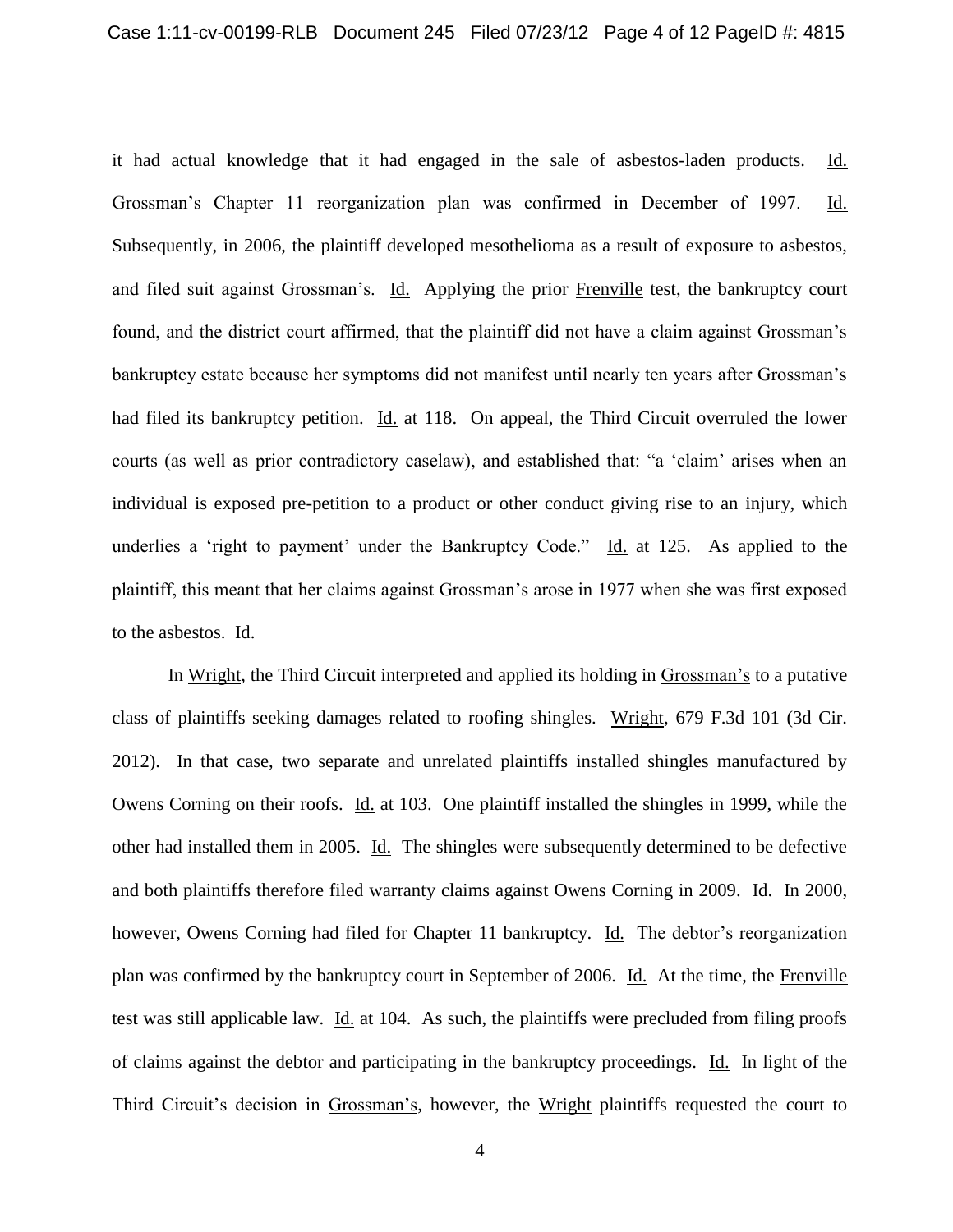reassess its potential claims against Owens Corning. The Third Circuit ultimately extended the reach of Grossman's, holding that a "claim" arises in bankruptcy when an individual is exposed pre-petition, *as well as pre-plan confirmation*, to the debtor's defective product or other conduct giving rise to injury that underlies a right to payment under the Bankruptcy Code. Id. at 107. The Third Circuit then proceeded to apply its newly-expanded definition to the factual scenarios presented by the two plaintiffs in Wright. Under Frenville, neither plaintiff held a claim against Owens Corning until the defects in their shingles manifested in 2009. Under Grossman's and Wright, however, the plaintiffs held claims against the debtor in 1999 and 2005 when they first installed the shingles on their roofs. Id. Because neither plaintiff would have understood that he held a claim at the time of Owens Corning's bankruptcy, the Third Circuit held that neither was afforded adequate due process. Id. at 109.

# **B. AMH's Requested Relief Pursuant to Rule 60(b)**

 $\overline{a}$ 

In light of the Third Circuit's decisions in Grossman's and Wright, AMH presently seeks relief from the Court's previous Memorandum Opinion and Order confirming the Joint Plan pursuant to Rule  $60(b)$  of the Federal Rules of Civil Procedure.<sup>4</sup>

As an initial matter, the Court notes that the procedural vehicle AMH utilizes to seek relief—Federal Rule of Civil Procedure 60(b)—is generally inapplicable in appellate bankruptcy proceedings. As noted by the court in Ben-Baruch v. Island Properties, 362 B.R. 565 (E.D.N.Y. 2007), "[a]ppeals of bankruptcy judgments to district courts are governed by Part VIII of the

<sup>&</sup>lt;sup>4</sup> In its initial Motion for Relief, AMH cursorily states that it requests relief pursuant to subsection (5) of Rule 60(b). (See AMH Mot. Relief 2.) Throughout the remainder of its Motion for Relief and subsequent Reply, however, AMH makes no further reference to this subsection, and instead appears to seek broader relief pursuant to Rule 60(b) overall. As such, given the lack of clarity regarding the basis of Appellant's Motion, the Court will, out of an abundance of caution, consider AMH's request under all relevant subsections of Rule 60(b).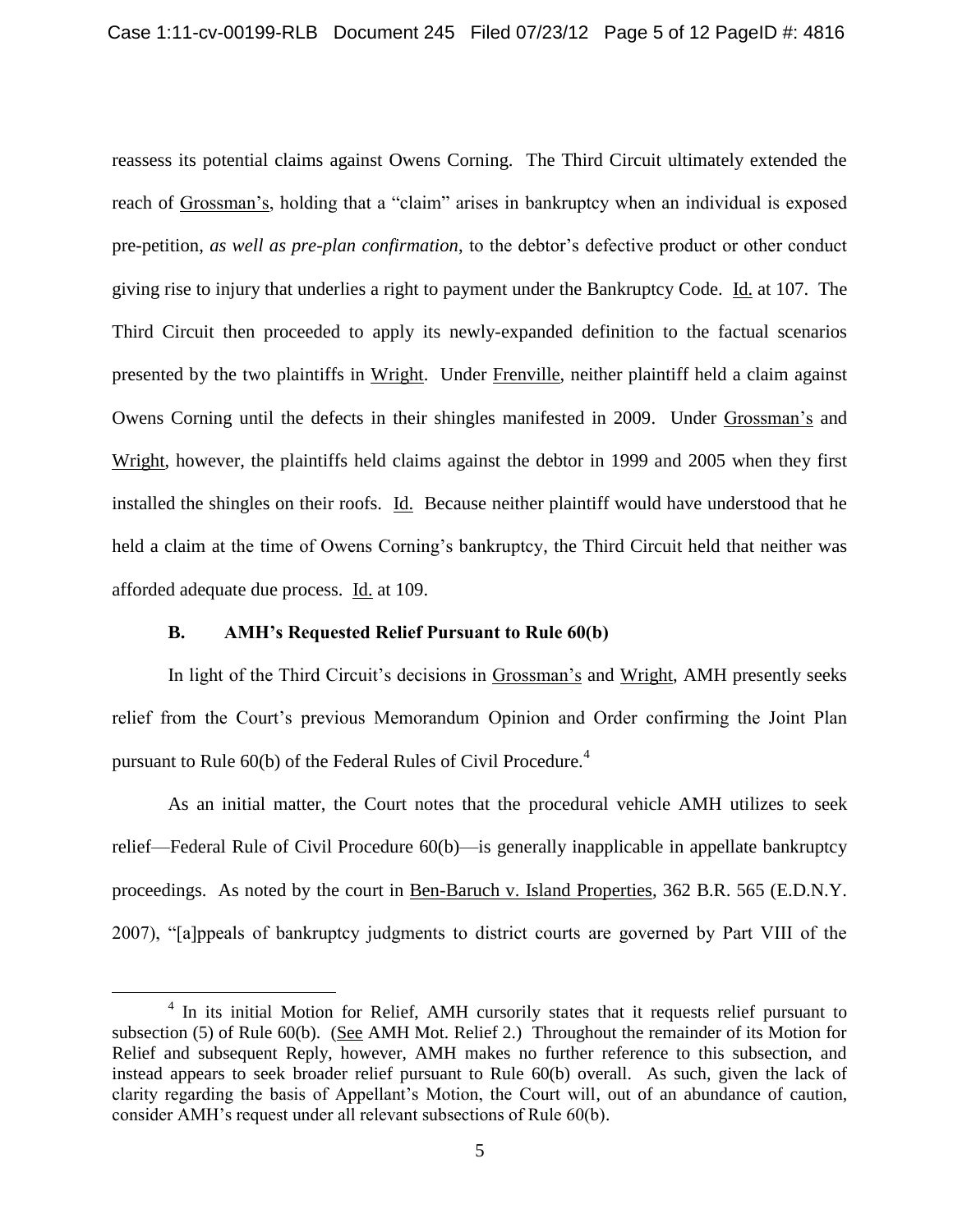Federal Rules of Bankruptcy Procedure [and] . . . Part VIII does not incorporate Fed. R. Civ. P. 60." Id. at 566. Although Bankruptcy Rule 9024 makes Civil Rule 60 applicable to cases arising under the Bankruptcy Code, Rule 60 generally only applies to judgments or orders *of the bankruptcy court*, and *not* to judgments or orders of a district court exercising appellate jurisdiction in a bankruptcy case. Id. (citing Aycock v. Eaton (In re Eichelberger), 943 F.2d 536, 538 n.3 (5th Cir. 1991); Butler v. Merchs. Bank & Trust Co. (In re Butler), 2 F.3d 154, 155 (5th Cir. 1993); In re Lisanti Foods, Inc., No. Civ.A.04-3868, 2006 WL 2927619, at \*2 (D.N.J. Oct. 11, 2006); In re Brenner, No. Civ.A.89-8322, 1991 WL 239942, at \*1–2 (E.D. Pa. Nov. 8, 1991); In re Conn Aire, Inc., 91 B.R. 462, 462 n.2 (M.D. Tenn. 1988); In re Shiflett, No. Civ.A.87-719, 1988 WL 62508, at \*1 (D. Md. June 9, 1988); English-Speaking Union v. Johnson, 353 F.3d 1013, 1019 (D.C. Cir. 2004)); see also In re Bli Farms P'ships, 465 F.3d 654, 657–58 (6th Cir. 2006). Given that this Court is presently exercising its appellate jurisdiction over the instant litigation, it would appear that Rule 60(b) cannot serve as the basis for AMH's present Motion. In any event, given that both parties have fully briefed and argued their positions pursuant to Rule 60(b) and that AMH nonetheless fails to satisfy the requirements set forth by that Rule, the Court will consider the parties' arguments based on Rule 60(b) below.

Rule 60(b) of the Federal Rules of Civil Procedure provides that:

On motion and just terms, the court may relieve a party or its legal representative from a final judgment, order, or proceeding for the following reasons:

(1) mistake, inadvertence, surprise, or excusable neglect; (2) newly discovered evidence that, with reasonable diligence, could not have been discovered in time to move for a new trial under Rule 59(b); (3) fraud (whether previously called intrinsic or extrinsic), misrepresentation, or misconduct by an opposing party; (4) the judgment is void; (5) the judgment has been satisfied, released or discharged; it is based on an earlier judgment that has been reversed or vacated; or applying it prospectively is no longer equitable; or (6) any other reason that justifies relief.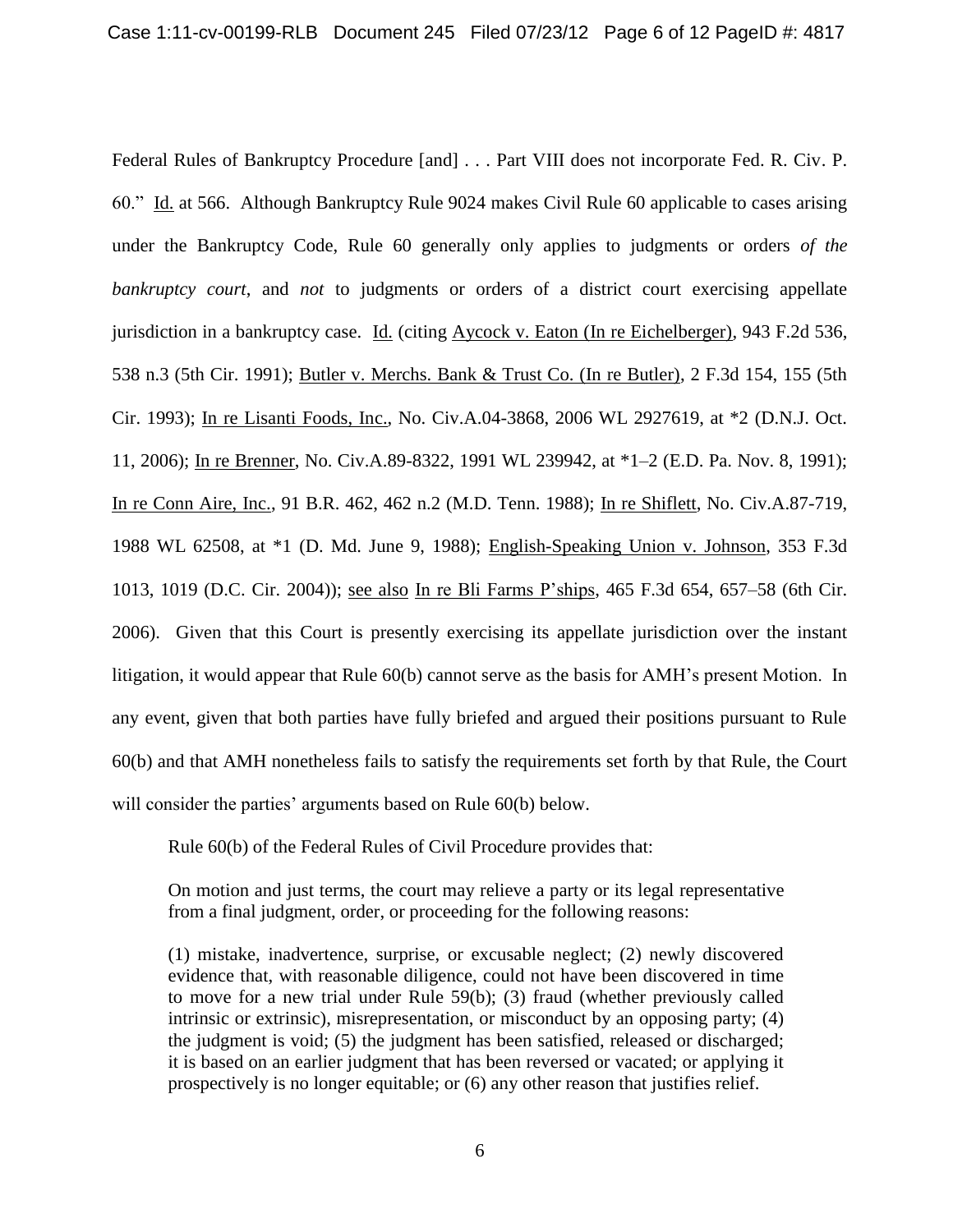Fed. R. Civ. P. 60(b). In the instant litigation, it is evident that only subsections (5) and (6) of Rule 60(b) could potentially apply to the present circumstances, as none of the other subsections are even remotely relevant.

In Horne v. Flores, 129 S. Ct. 2579 (2009), the Supreme Court recognized that Rule 60(b)(5) "provides a means by which a party can ask a court to modify or vacate a judgment or order if a significant change in either factual conditions or in law renders continued enforcement detrimental to the public interest." Horne, 129 S. Ct. at 2593 (internal citations and quotation marks omitted). Horne dealt with relief sought from an "institutional reform injunction"—*i.e.*, a public policy injunction aimed at changing the internal structure of a society—in the public education context. In finding that Rule 60(b)(5) relief was appropriate, the Supreme Court noted that "[i]njunctions of this sort bind state and local officials to the policy preferences of their predecessors" and that significant public interests were at play because when "officials inherit overbroad and outdated consent decrees that limit their ability to respond to the priorities and concerns of their constituents, they are constrained in their ability to fulfill their duties as democratically-elected officials." Id. at 2594 (internal citations, quotations, and alterations of text omitted).

In contrast to the institutional reform litigation presented in Horne, there is no comparable public interest at risk here. To the contrary, it has been recognized that the public has a significant interest in affording finality to bankruptcy judgments. More specifically, "[p]ublic policy weighs in favor of facilitating quick and successful reorganizations of financially troubled companies. This policy is furthered by the policy favoring finality of bankruptcy judgments. When investors and other third parties can rely on a confirmed plan of reorganization and other bankruptcy judgments, they have the footing and confidence they need to pursue investments and business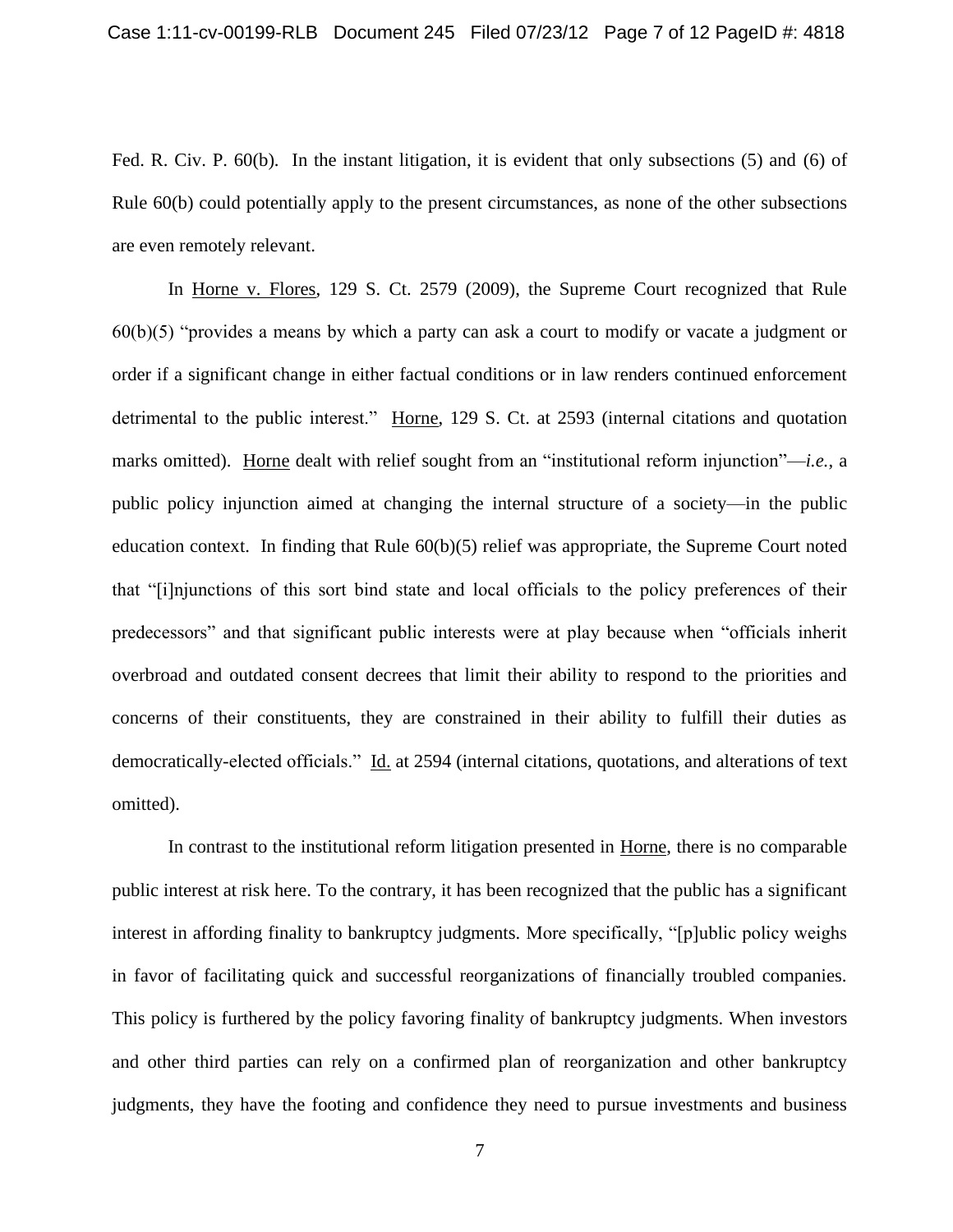arrangements with the reorganized debtor, all of which foster the debtor's successful reorganization." In re Genesis Health Ventures, Inc., 280 B.R. 339, 346–47 (D. Del. 2002). As such, the circumstances present here are insufficient to justify relief under Rule  $60(b)(5)$ .

The Court next considers whether relief is permissible under the catch-all provision of Rule  $60(b)(6)$ , which provides that a court may grant such a motion "for any other reason that justifies relief." See Fed. R. Civ. P. 60(b)(6). The Third Circuit has recognized that relief under this subsection "is available only in cases evidencing extraordinary circumstances." Morris v. Horn, 187 F.3d 333, 341 (3d Cir. 1999) (citing Martinez-McBean v. Gov't of Virgin Islands, 562 F.2d 908, 911 (3d Cir. 1977); Stradley v. Cortez, 518 F.2d 488, 493 (3d Cir. 1975)). It is well established that "[i]ntervening developments in the law by themselves rarely constitute the extraordinary circumstances required for relief under Rule 60(b)(6)." Morris, 187 F.3d at 341 (citing Agostini v. Felton, 521 U.S. 203, 239 (1997)). The Third Circuit has likewise recognized that the extraordinary circumstances standard established by Rule 60(b) is "a strict one" and that such motions should be interpreted narrowly. See Inmates of Allegheny Cnty. Jail v. Wecht, 754 F.2d 120, 127 (3d Cir. 1985). The reasoning behind this strict interpretation is the strong societal interest in the finality of judgments. See Mayberry v. Maroney, 558 F.2d 1159, 1163 (3d Cir. 1977).

In the instant case, AMH requests relief on the grounds that this Court's prior Memorandum Opinion "is no longer equitable in light of the new law established by the Wright decision[.]" (AMH Mot. Relief 2.) The basis of AMH's request, however, does not present a "circumstance[ ] so exceptional that our overriding interest in the finality and repose of judgments may properly be overcome." Martinez-McBean, 562 F.2d at 913 (internal citation omitted). Notably, unlike Grossman's, Wright did not create "new law," as AMH presently asserts. See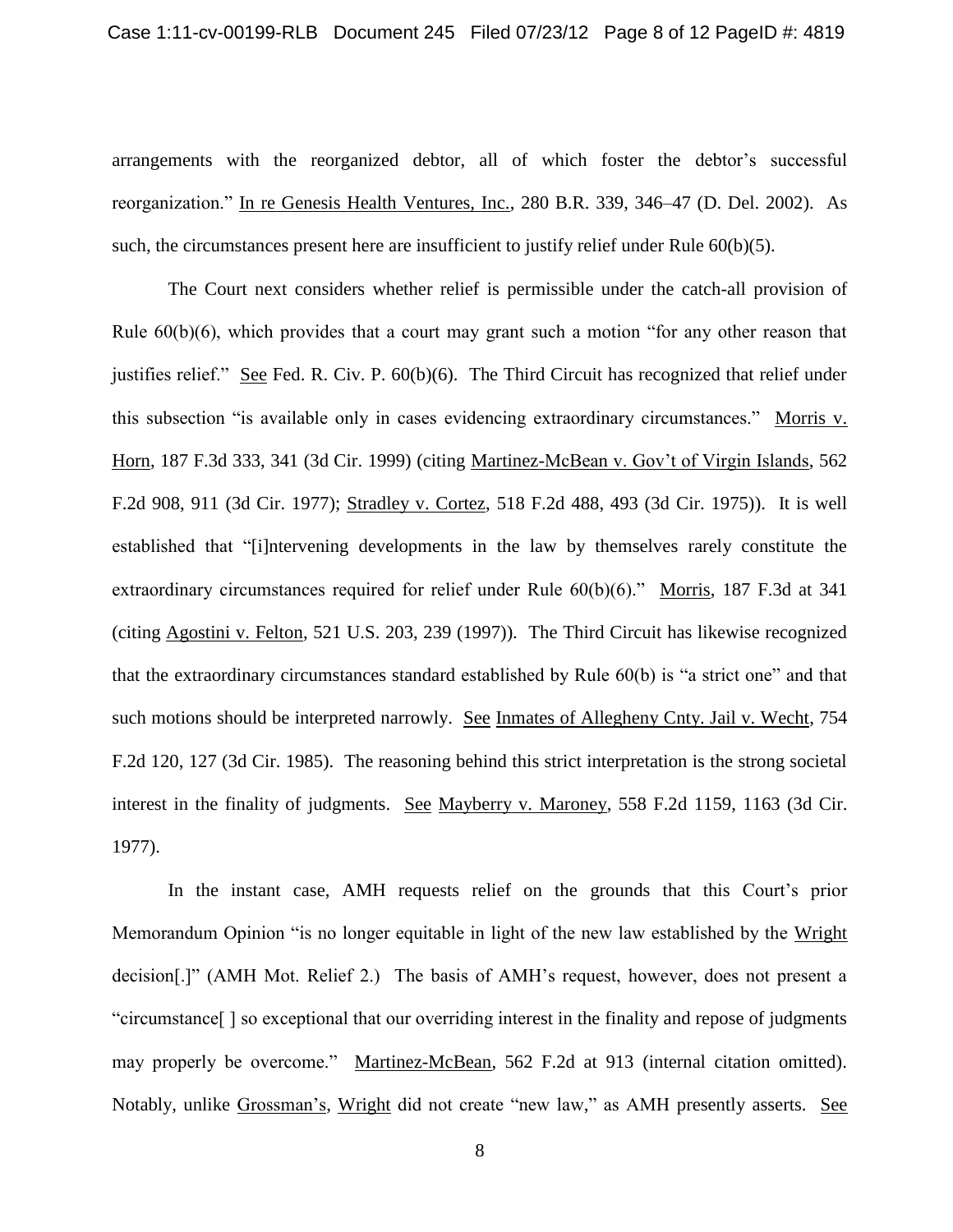Wright, 679 F.3d 101, 103 (3d Cir. 2012) ("This appeal concerns *the application of* our recent decision in [Grossman's][.]") (emphasis added). Rather, Wright's extension of the Grossman's rule is more akin to a "development in the law." As noted above, however, the Third Circuit has expressly recognized that "developments in the law by themselves" are insufficient to constitute extraordinary circumstances warranting relief under Rule 60(b). Morris, 187 F.3d at 341 (citing Agostini, 521 U.S. at 239); see also McCandless v. Vaughn, No. Civ.A.96-2310, 1999 WL 1197468, at \*2 (E.D. Pa. Dec. 14, 1999), Allen v. Wydner, No. Civ.A.06-4299, 2008 WL 2412970, at \*4 (E.D. Pa. June 10, 2008) (internal citations omitted).

Furthermore, the Supreme Court has likewise recognized that it is improper to grant relief under Rule  $60(b)(6)$  if the aggrieved party could have reasonably sought the same relief by means of appeal. See Klapprott v. United States, 335 U.S. 601, 613–14 (1949); Ackermann v. United States, 340 U.S. 193, 198 (1950)) (providing that it is a "'well established principle that a motion under Rule 60(b) may not be used as a substitute for appeal.'"); see also Martinez-McBean, 562 F.2d at 911 (quoting In re Imperial "400" Nat'l, Inc., 391 F.2d 163, 172 (3d Cir. 1968). The reasoning behind this prohibition is that the "[f]iling a notice of appeal automatically transfers jurisdiction from the district court to the appellate courts" so as to avoid issues related to "concurrent jurisdiction." Main Line Fed. Sav. & Loan Assoc. v. Tri-Kell, 721 F.2d 904, 906 (3d Cir. 1983) (citing Hovey v. McDonald, 109 U.S. 150, 157 (1883)) (further citation omitted). Although Rule 60(b) presents a limited exception to the automatic transfer of jurisdiction to an appellate court, the Third Circuit has cabined this exception by making clear that:

While an appeal is pending, a district court . . . has the power both to entertain and to deny a Rule 60(b) motion. If a district court is inclined to grant the motion or intends to grant the motion . . . it should certify its inclination or its intention to the appellate court which can then entertain a motion to remand the case. Once remanded, the district court will have power to grant the motion, but not before.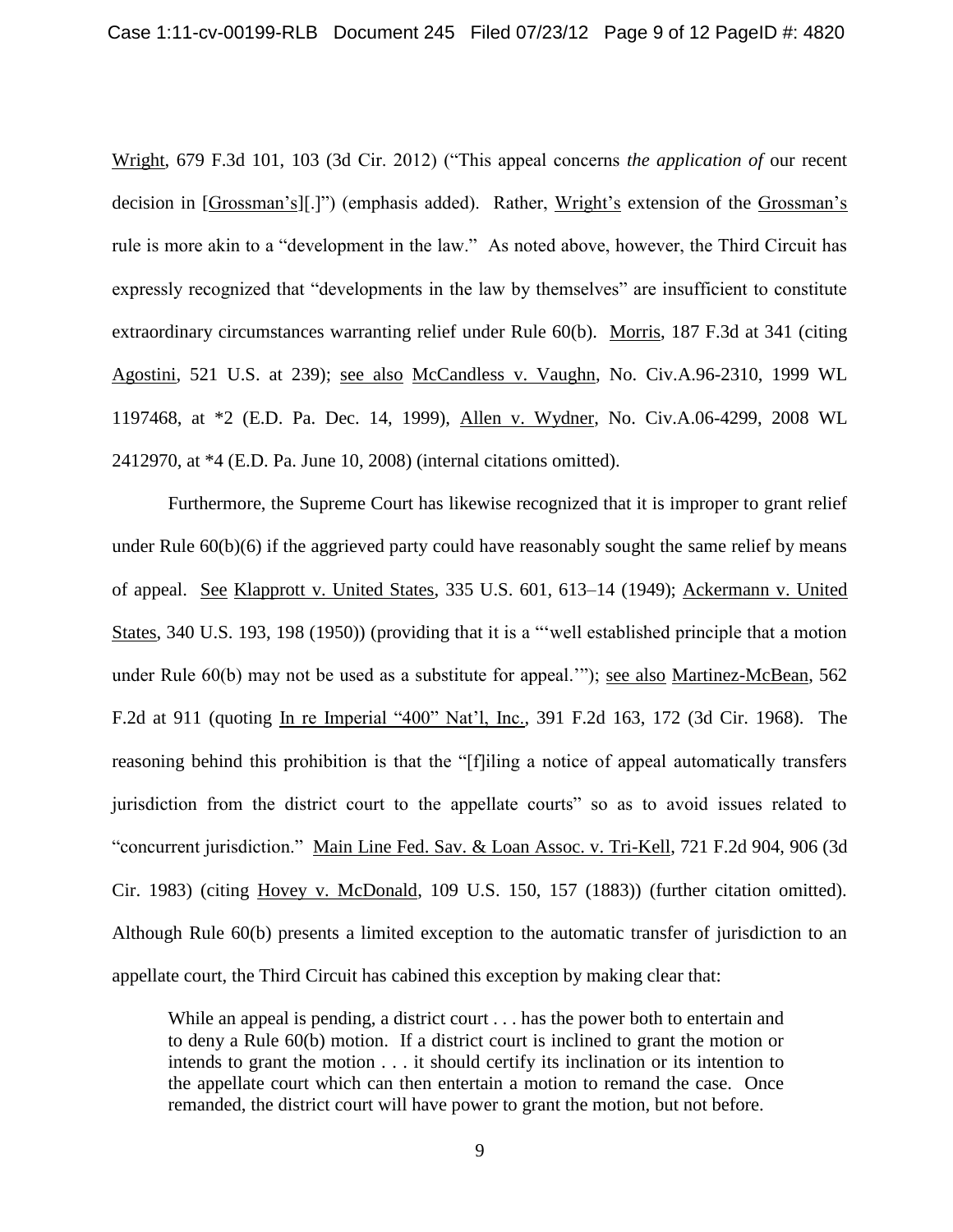Venen v. Sweet, 758 F.2d 117, 123 (3d Cir. 1985) (internal citations omitted); see also Tri-Kell, 721 F.2d at 906 (same).

Here, AMH already filed its notice of appeal to the Third Circuit on July 10, 2012. (See Bankr. No. 11-199, Doc. No. 235.) There is nothing in the record indicating that, on appeal, AMH will be prevented from asserting its claims based on Wright. Indeed, AMH admits as much in its Reply brief, stating that: "[w]hile [AMH's] arguments *can* be raised on appeal, . . . there is no sound reason why this Court should not avail itself of the opportunity to do so before the case goes up on appeal." (AMH Reply Br. 2) (emphasis in original). Contrary to AMH's assertion, however, there *are* sound reasons for this Court to deny its requested relief here. Notably, AMH will have a full and fair opportunity to argue these issues on appeal. Further, Third Circuit precedent dictates that this Court should decline to entertain such a Motion out of respect for the finality of judgments in bankruptcy proceedings, so as to avoid the difficulties associated with concurrent jurisdiction. See Martinez-McBean, 562 F.2d at 911; Imperial "400", 391 F.2d at 172; Venen, 758 F.2d at 123; Tri-Kell, 721 F.2d at 906; Mayberry, 558 F.2d at 1163. Moreover, according to the Rule 60(b) motions procedure set forth by the Third Circuit in Venen and Tri-Kell, at this point in time the Court only has the power "to entertain and to *deny*" a Rule 60(b) motion. Venen, 758 F.2d at 122 (emphasis added); Tri-Kell, 721 F.2d at 906. This Court presently lacks the authority to grant AMH's motion unless and until the Court of Appeals entertains and grants a motion for remand on AMH's behalf. See Venen, 758 F.2d at 123 ("[A] district court . . . should certify its inclination or its intention [to grant a Rule 60(b) motion] to the appellate court which then entertain a motion to remand. . . . Once remanded, the district court will have the power to grant the motion, but not before."). Given these considerations, the Court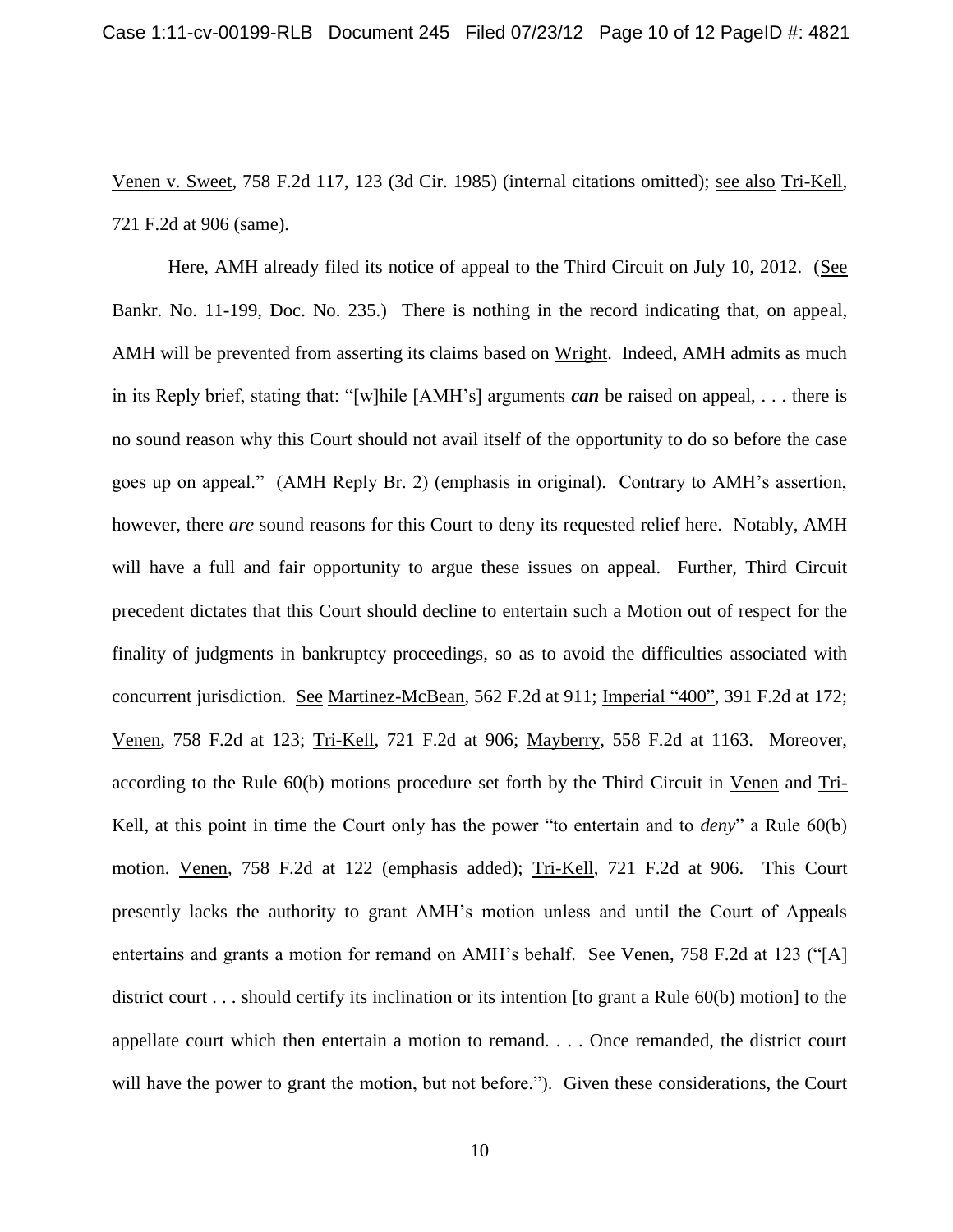likewise declines to grant AMH's Motion on these grounds.

Finally, the Court notes the speculative nature of AMH's request for relief under Wright. As discussed in detail above, Wright extended the reach of Grossman's to include all post-petition and pre-confirmation individuals that may potentially hold claims against the debtor. Wright, 679 F.3d at 107. As applied to the instant litigation, this means that any individual who was exposed to Grace Asbestos prior to the Joint Plan's confirmation by the Bankruptcy Court in January of 2011 potentially holds a claim against Grace. AMH does not, however, identify any such postpetition and pre-confirmation individual in the Grace bankruptcy who would be affected by the Wright decision. To the contrary, AMH is a known claimant in this litigation that has already filed its proofs of claims against the Debtor. As such, it cannot presently contend that Wright somehow affects its rights here such that relief from this Court's prior Memorandum Opinion would be necessary. To the extent that AMH is attempting to assert the due process rights of other unknown claimants under Wright, it lacks the standing to do so. See In re PWS Holding Corp., 228 F.3d 224, 248 (3d Cir. 2000) ("Generally, litigants in federal court are barred from asserting the constitutional rights of others.") (internal citations and quotations omitted); In re Century Glove, Inc., Nos. Civ.A.90-400 & 90-401, 1993 WL 239489, at \*2 (D. Del. Feb. 10, 1993). If and when any post-petition and pre-confirmation claimants are identified, then a court will consider the merits of their claims under Wright and determine whether or not they hold claims. This inquiry is simply too speculative at this point in time.<sup>5</sup>

 $\overline{a}$ 

<sup>&</sup>lt;sup>5</sup> The remainder of AMH's arguments regarding the Joint Plan's feasibility, its due process rights, and the propriety of the 11 U.S.C.  $\S$  524(g) injunction and corresponding trust are all issues that AMH previously raised before the Court prior to the issuance of the Memorandum Opinion and Order. Indeed, AMH concedes as much: "[t]here is no doubt that [AMH] has raised some of these arguments before." (AMH Reply Br. 7.) Given that the Court has already addressed these issues, it declines to do so again here. To the extent that AMH contends Wright somehow changes the Court's